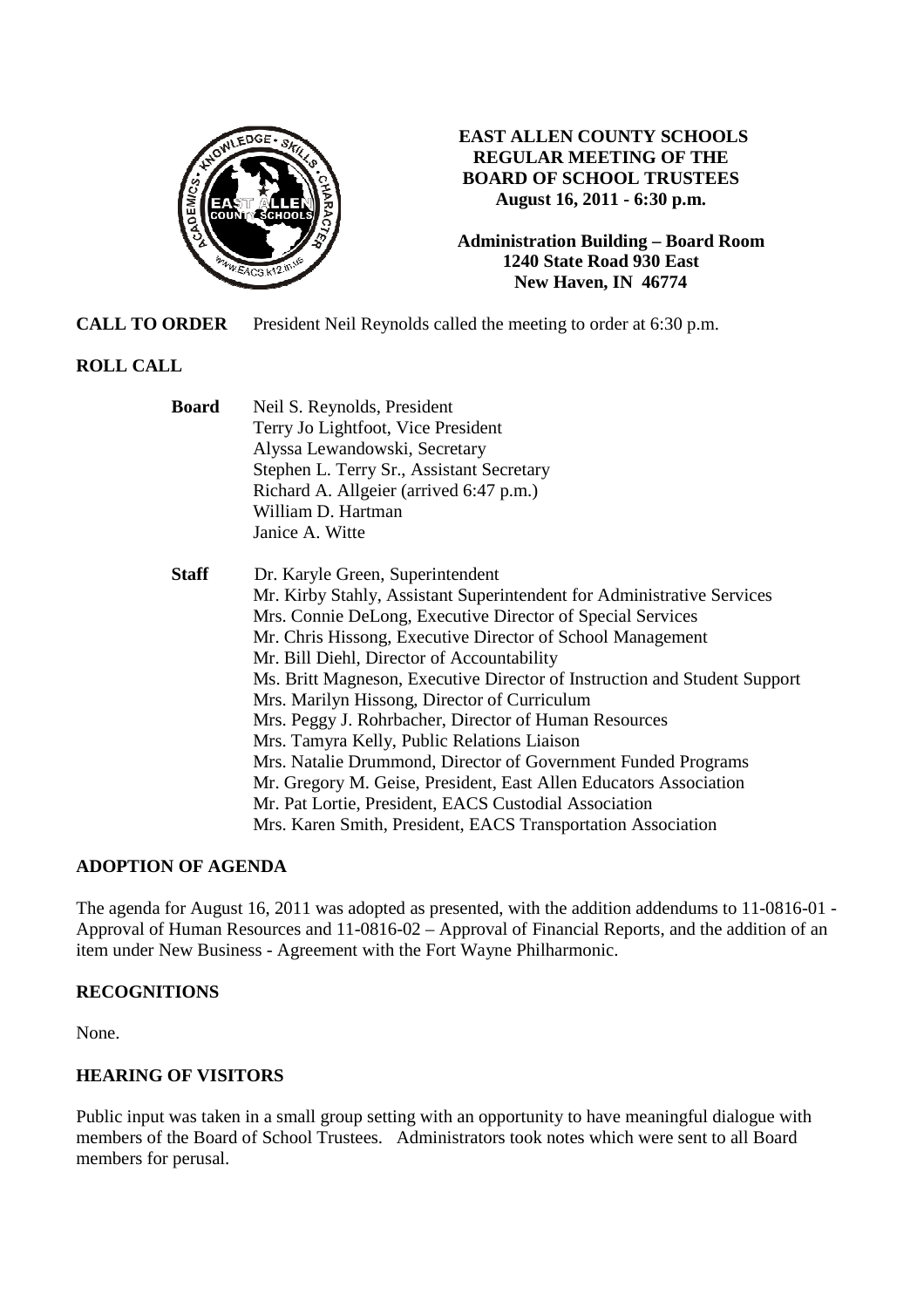## **APPROVAL OF MINUTES:** July 26, 2011 Regular Meeting

## **SUPERINTENDENT COMMUNICATIONS**

| <b>Speaker(s)</b> | <b>Subject</b>             |
|-------------------|----------------------------|
| <b>Bill Diehl</b> | $ISTEP+ Results$           |
| Kirby Stahly      | <b>Budget Presentation</b> |
|                   |                            |

# **ACTION AGENDA**

### **CONSENT MOTION:**

| 11-0816-01 | Approval of Human Resources                                                                        |                  |                                           |  |
|------------|----------------------------------------------------------------------------------------------------|------------------|-------------------------------------------|--|
| 11-0816-02 | <b>Approval of Financial Reports</b>                                                               |                  |                                           |  |
| 11-0816-03 | Approval of Meetings and Conferences                                                               |                  |                                           |  |
| 11-0816-05 | Approval of Name Change for Hoagland Elementary School and Woodburn<br><b>Elementary Schools</b>   |                  |                                           |  |
|            | Motion: That the Board of School Trustees approve items one, two, three, and<br>five as presented. |                  |                                           |  |
|            | Motion: Witte                                                                                      | Second: Allgeier | Vote: Aye: $7-0$                          |  |
| 11-0816-04 | Approval to Advertise Proposed 2012 Budget                                                         |                  |                                           |  |
|            | Motion: That the Board of School Trustees approve item four as presented.                          |                  |                                           |  |
|            | Motion: Witte                                                                                      | Second: Hartman  | Vote: $Aye: 6-1$<br><b>Against: Terry</b> |  |

## **NEW BUSINESS**

- 1. Resolution Re: Harlan Elementary School and Property is no Longer Needed for School Purposes
- 2. Resolution Re: Monroeville Elementary School and Property is no Longer Needed for School Purposes
- 3. Abstract for LEA Assistive Technology Award
- 4. Agreement with the Fort Wayne Philharmonic

# **ITEMS FROM CLOSED SESSION**

None.